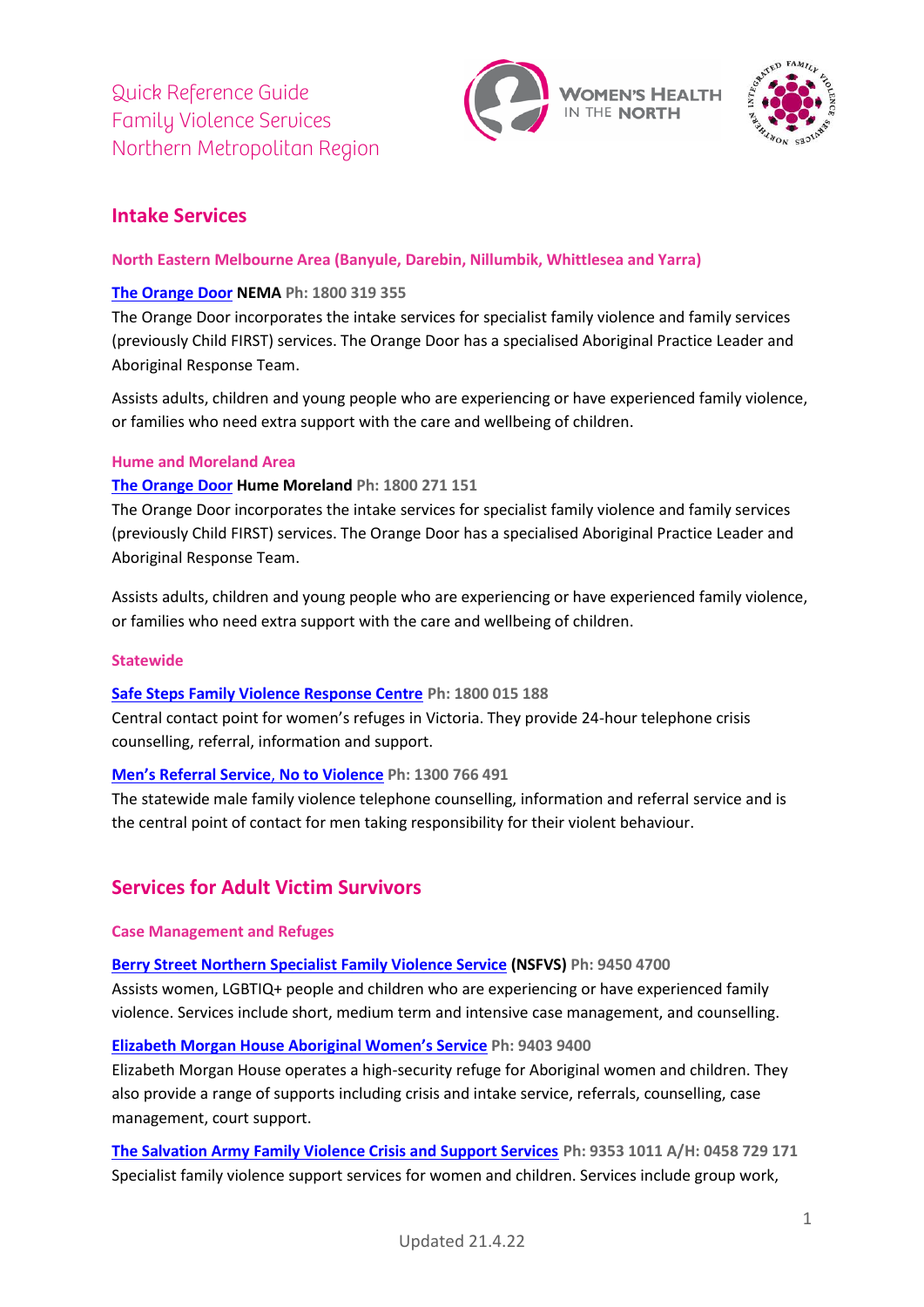crisis and high-risk responses, outreach case management as well as specialist family violence refuge accommodation.

### **[Uniting](https://www.unitingkildonan.org.au/programs-and-services/child-youth-and-family-support/family-violence/) Ph: 9302 6100**

Provide risk assessment and safety planning, case management, and case coordination for women in Hume and Moreland**.**

#### **[Juno](https://juno.org.au/) Ph: 8692 2020**

Supports women, with or without children, who are homeless or at risk of homelessness, as well as those who have experienced family violence or those trying to escape it. Services include short-term task-focused support and long-term case management, as well as addressing housing needs.

#### **Counselling and Group Work**

Counselling and group work for women who have experienced family violence is provided by the NIFVS Counselling and Support Alliance. Nine community health services are part of this funded alliance along with Berry Street, Anglicare, inTouch Multicultural Centre Against Family Violence and Women's Health In the North (WHIN) as the lead agency. More information is available under [NIFVS](https://www.nifvs.org.au/find-services)  [service directory](https://www.nifvs.org.au/find-services) at [www.nifvs.org.au.](http://www.nifvs.org.au/)

## **[iHeal Recovery Support Program](https://ds.org.au/our-services/iheal-family-violence-recovery-support/) Ph: (03) 9663 6733**

Offers counselling, casework, and support groups to women and children, including specialist support for Culturally and Linguistically Diverse women and women living with a disability. iHeal also offers specialist LGBTIQ+ family violence support.

## **Sexual Assault**

### **Banyule, Darebin, Nillumbik and Whittlesea Area**

## **[Northern Centre Against Sexual Assault](https://www.austin.org.au/northerncasa) (CASA) Ph: 9496 2240**

Provides a range of services including 24-hour crisis care for victims of sexual assault (12 years and over) and therapeutic intervention for victim survivors, and non-offending family members and friends.

#### **Hume, Moreland and Yarra Area**

#### **CASA [House](http://www.casahouse.com.au/index.php?page_id=1) Ph: 9635 3610**

Provides a range of services including 24-hour crisis care for recent victims of sexual assault and therapeutic intervention.

#### **Statewide**

#### **[inTouch Multicultural Centre Against Family Violence](https://intouch.org.au/) Ph: 9413 6500**

Provides culturally appropriate services to women from migrant and refugee backgrounds. Services include information, intake and risk assessment, advice, referral, intensive case management, court support, and limited legal assistance.

#### **[Seniors Rights Victoria](https://seniorsrights.org.au/) Ph: 1300 368 821**

Services include a Helpline, specialist [legal services,](https://seniorsrights.org.au/services/legal-services/) short-term support and [advocacy](https://seniorsrights.org.au/services/advocacy/) for Victorians aged 60 and above, or any Indigenous Victorian aged 45 and above, on matters relating to elder abuse and ageing.

#### **[Rainbow Door](https://www.rainbowdoor.org.au/) Ph: 1800 729 367 TEXT 0480 017 246**

Specialist LGBTIQA+ helpline supporting people of all ages and identities with issues including family and intimate partner violence (including elder abuse).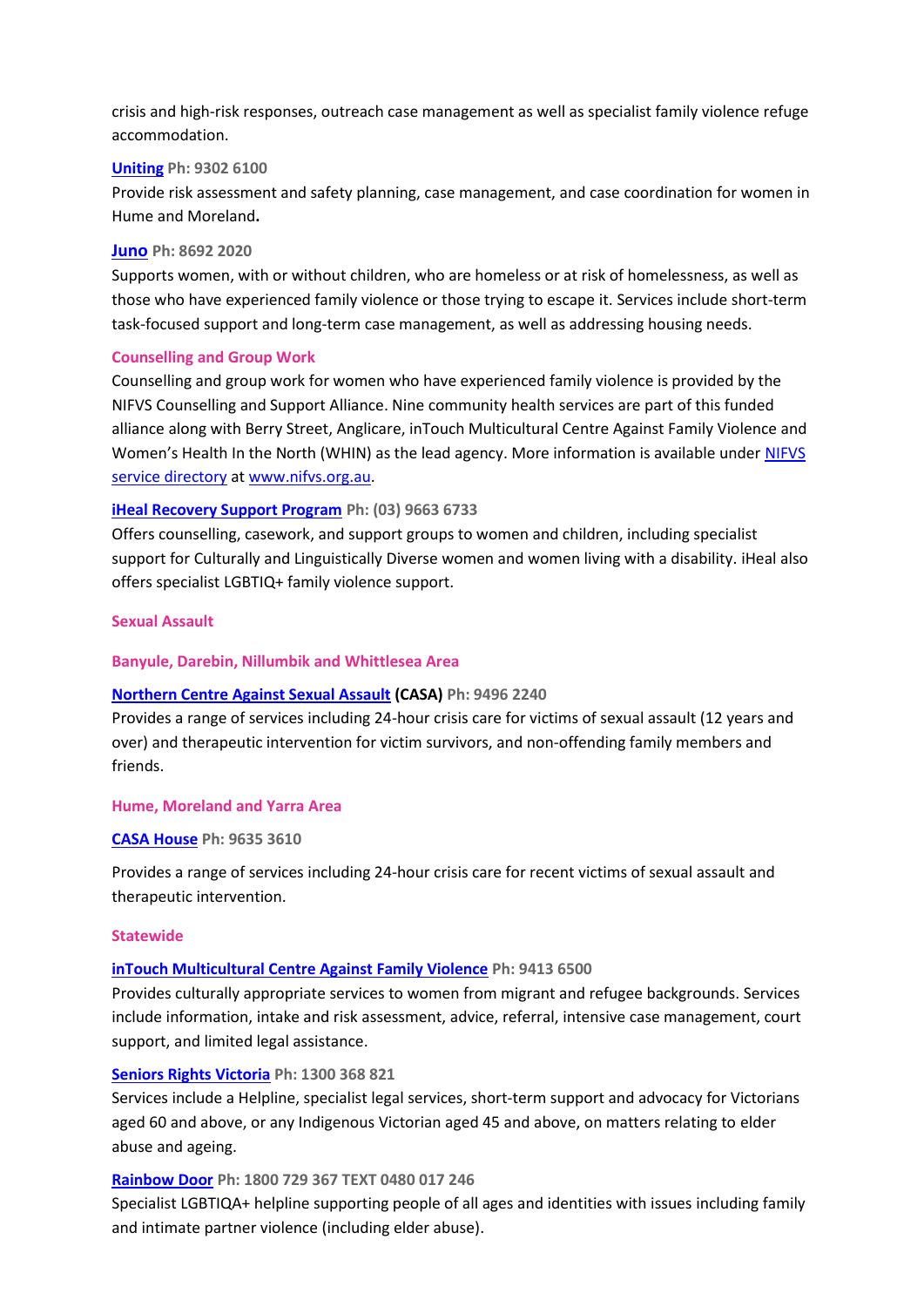#### **[WithRespect](https://www.withrespect.org.au/) Ph: 1800 542 847**

Provides counselling, case management and recovery programs for LGBTIQ victim survivors of family violence.

## **Aboriginal Family Violence Services**

#### **[Aboriginal Centre for Males](http://www.vacsal.org.au/programs/aboriginal-centre-for-males-referral-service.aspx) Referral Service (VACSAL) Ph: 9487 3000**

Provides intake, assessment, referrals, intensive case management, group work programs and crisis accommodation for men.

#### **[Dardi Munwurro](https://www.dardimunwurro.com.au/mens-family-violence-healing-behaviour-change-programs) Ph: 1800 435 799**

Offers a Men's Healing and Behaviour Change Program and 24-hour phone support for Aboriginal men.

#### **[Djirra](https://djirra.org.au/) Ph: 9244 3333**

Provides a range of legal and paralegal services for Aboriginal victim survivors including in relation to Intervention Orders and Child Protection. Also provides safety planning and follow up support, accompanying women to appointments, financial assistance and counselling.

#### **Elizabeth Morgan House**

See above (Case Management and Refuges)

#### **[Victorian Aboriginal Child Care Agency](https://www.vacca.org/) (VACCA) Ph: 9287 8800**

Offers a range of support services for Aboriginal families and children including case management and a focus on positive parenting, family interaction, and participation in the broader community.

#### **Vic[torian Aboriginal Health Service Men's Unit](https://www.vahs.org.au/mens-unit/) (VAHS) Ph: 8459 0995**

Provides advice, advocacy, casework, counselling, fathering support, family violence groups, health checks and plans, and men's camps.

## **Services for Children**

## **VACCA**

See above (Aboriginal Family Violence Services)

## **Bright Futures [Children's Specialist Support Service](https://www.nifvs.org.au/boojum_services/bright-futures-childrens-specialist-support-service-moss-2/) (MOSS) Ph: 9359 5493**

Provides assessment, case planning, enhanced case management and/or group work responses to children. Referrals can be made from homelessness and family violence services, where a case manager is involved.

#### **[Northern Healing and Recovery Program](https://www.berrystreet.org.au/what-we-do/trauma-services/therapeutic-services-for-children-young-people-and-families/northern-healing-recovery-program) ([NHARP](https://www.nifvs.org.au/boojum_services/n-harp-northern-healing-and-recovery-program/)) Ph: 9450 4700**

Provides therapeutic interventions for victim survivors and their children including counselling and groups. Referrals into N-HARP are accepted from Family Violence Programs, The Orange Door, Family Support & Child First Services and Child Protection.

Anglicare, Kids First and the NIFVS Counselling and Support Alliance also offer counselling and group work for children. More information is available under [NIFVS service directory](https://www.nifvs.org.au/find-services/) [www.nifvs.org.au.](http://www.nifvs.org.au/)